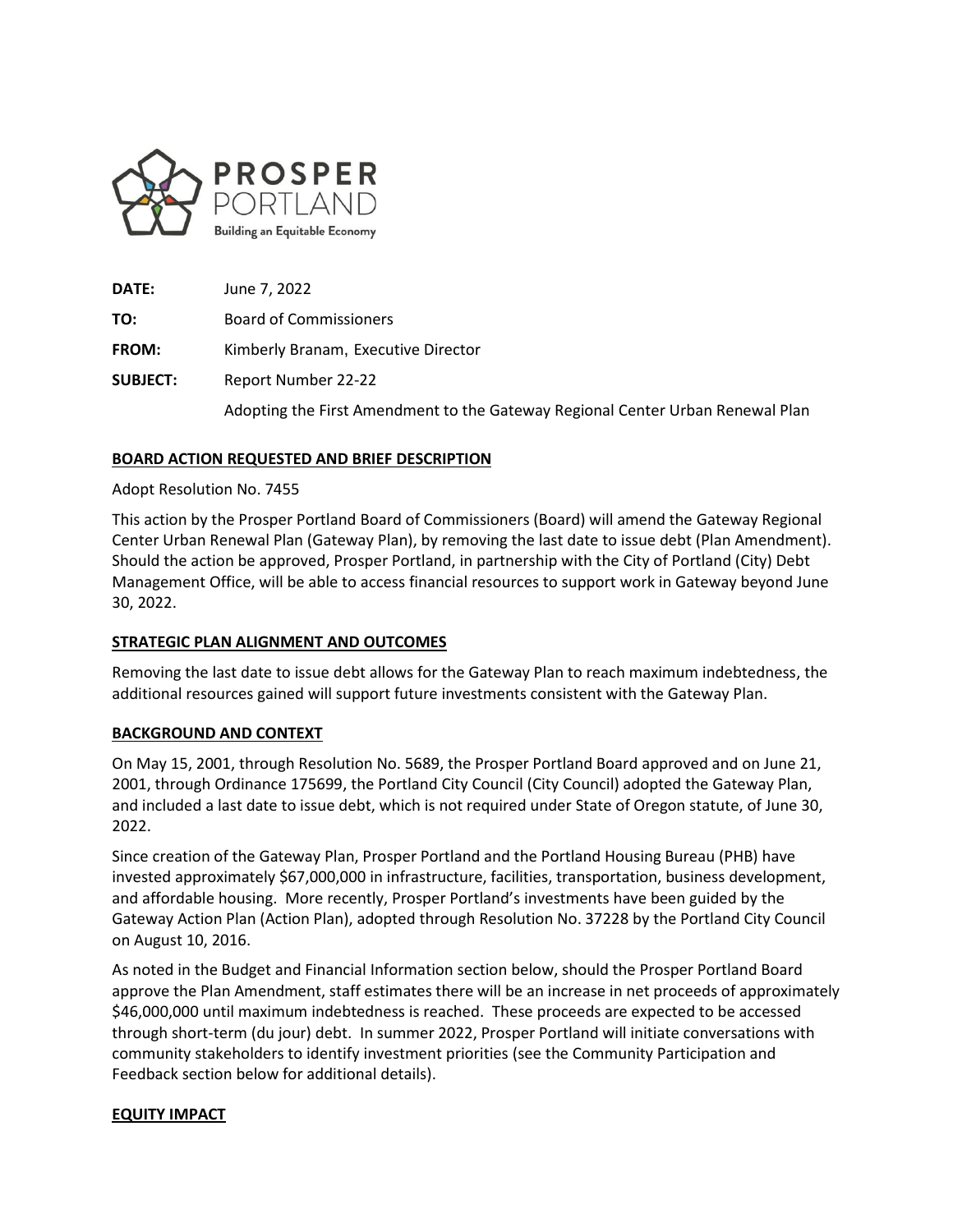The anticipated short-term debt proceeds will focus on projects and programs critical to advancing the Gateway community's priorities as well as Prosper Portland's Strategic Plan and equity goals. The Plan Amendment ensures that resources will be available to fund ongoing projects and programs. Specifically, Prosperity Investment Program, Community Livability Grants, lending, and other project resources will be deployed to serve community members and businesses owned by people of color. Also, 33 percent of the resources will be allocated according to the Housing Set Aside Policy for affordable housing projects to be implemented by PHB.

# **COMMUNITY PARTICIPATION AND FEEDBACK**

Over the past few months, Prosper Portland staff has engaged Gateway's business and community groups for feedback on the proposal to remove the last date to issue debt. Members from the Gateway Area Business Association and the Hazelwood Neighborhood Association support the Plan Amendment and continuing to fund projects and programs in Gateway.

Staff have also met several times with representatives of David Douglas School District (DDSD), who expressed concern about how the Plan Amendment will delay a reduction in tax rates for property owners in the DDSD boundary, potentially impacting DDSD's efforts to secure a future voter-approved bond measure. In response to this concern, staff and DDSD leadership are negotiating a partnership agreement whereby, based on potential impact, Prosper Portland will identify TIF investment to support DDSD in advancing its development objectives in the district and in alignment with Action Plan priorities.

Over the course of 2022, Prosper Portland staff will engage the Gateway community more deeply through an update of the Action Plan, which will include a community advisory committee (approximately eight business/community leaders and others) and public events (e.g., open house). Staff will also coordinate with PHB and other bureau partners in a technical advisory role to identify additional potential public actions and investments. Staff anticipate returning to the Prosper Portland Board with a final Action Plan for consideration of approval in early 2023.

# **BUDGET AND FINANCIAL INFORMATION**

On January 12, 2022, through Resolution No. 7443, the Prosper Portland Board requested Portland City Council authorize the sale of bonds timed to occur before the current last date to issue debt of June 30, 2022. The sale, currently anticipated for May or June 2022, will net approximately \$30,000,000 to \$35,000,000; in the FY 2022-23 budget, proceeds from this issuance will be allocated to Prosper Portland and PHB over the five-year forecast. However, due to the pace of tax increment generation in the district, the upcoming bond sale could not be sized at an amount that reaches the maximum indebtedness contained in the Gateway Plan. It is currently estimated that \$46,000,000 in maximum indebtedness will remain after the upcoming bond is issued.

Removing the last date to issue debt provides the ability for the district to reach maximum indebtedness through the issuance of additional debt proceeds. Future debt proceeds will be issued using short-term "pay-as-you-go" financing rather than long-term debt. This method allows access to an estimated additional \$3,000,000 to \$4,000,000 per year in proceeds to the district until maximum indebtedness is reached. On this trajectory, the return of Gateway tax increment resources to overlapping jurisdictions is estimated to be delayed from the current date of 2032 to 2037.

Proceeds from future debt proceeds will be included in future budgets and forecasts for consideration on projects and programming by the Prosper Portland Board and City Council as part of the annual budget process. As noted, 33 percent of any new resources will be allocated to the Housing Set Aside Policy.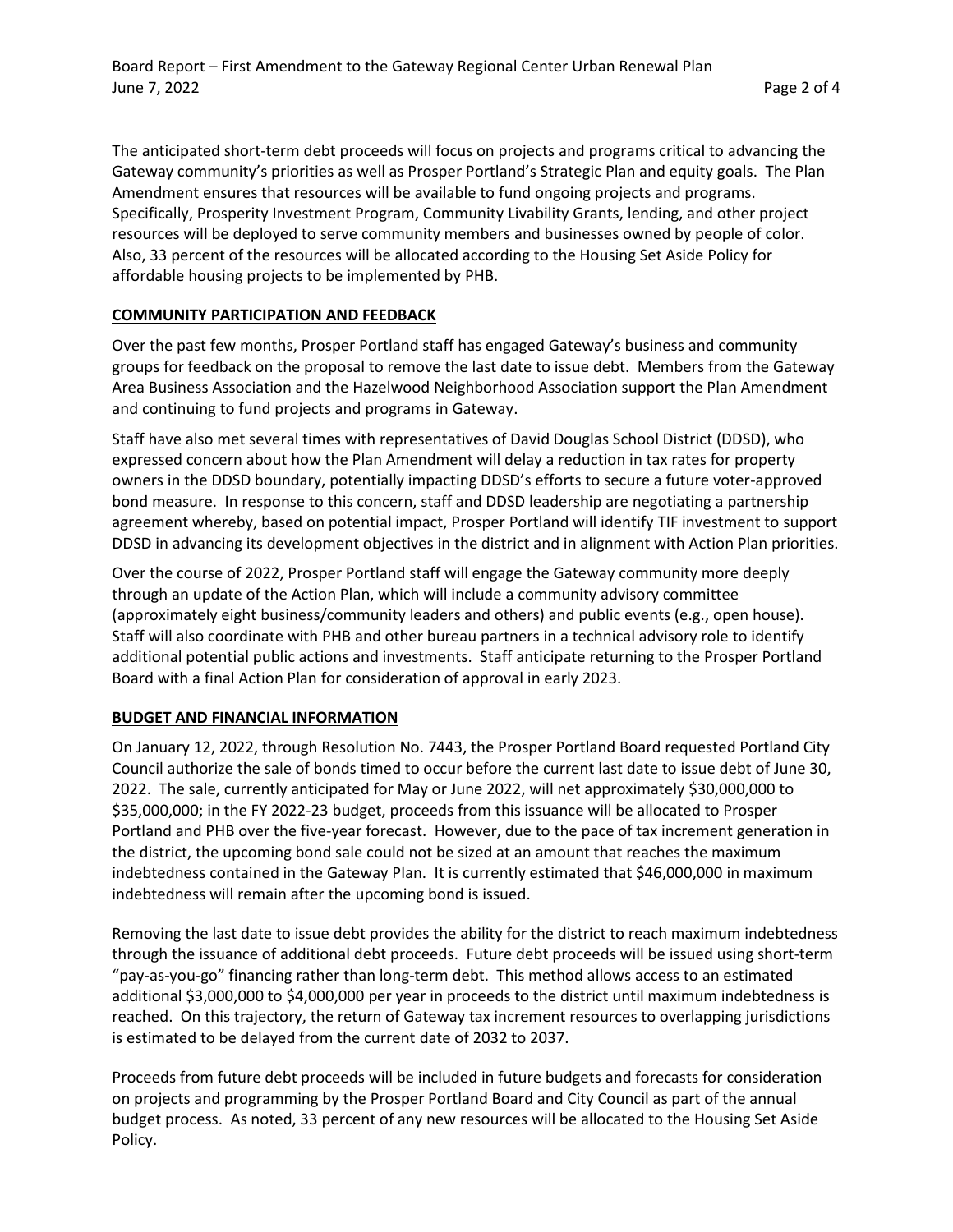If the district issues resources equal to maximum indebtedness in future years, total resources available to the district from FY 2022-23 forward will be approximately \$94,000,000. Based on current status of funding the Housing Set Aside from existing resources and applying the policy to future resources, \$28,400,000 of the total estimated resources will be dedicated to PHB for affordable housing and \$65,600,000 to Prosper Portland for economic development, development, and infrastructure projects.

The Adopted FY 2021-22 Gateway budget and forecast (see Attachment A) does not include future debt issuances as a result of removing the last date to issue debt but will be incorporated into the FY 2022-23 adopted budget and forecast in June 2022.

# **RISK ASSESSMENT**

Should the Prosper Portland Board decide not to adopt this Plan Amendment, the City and Prosper Portland will not be able to identify new Tax Increment Finance (TIF) resources in Gateway beyond June 30, 2022.

### **ATTACHMENTS**

A. Gateway Regional Center TIF District Budget and Forecast